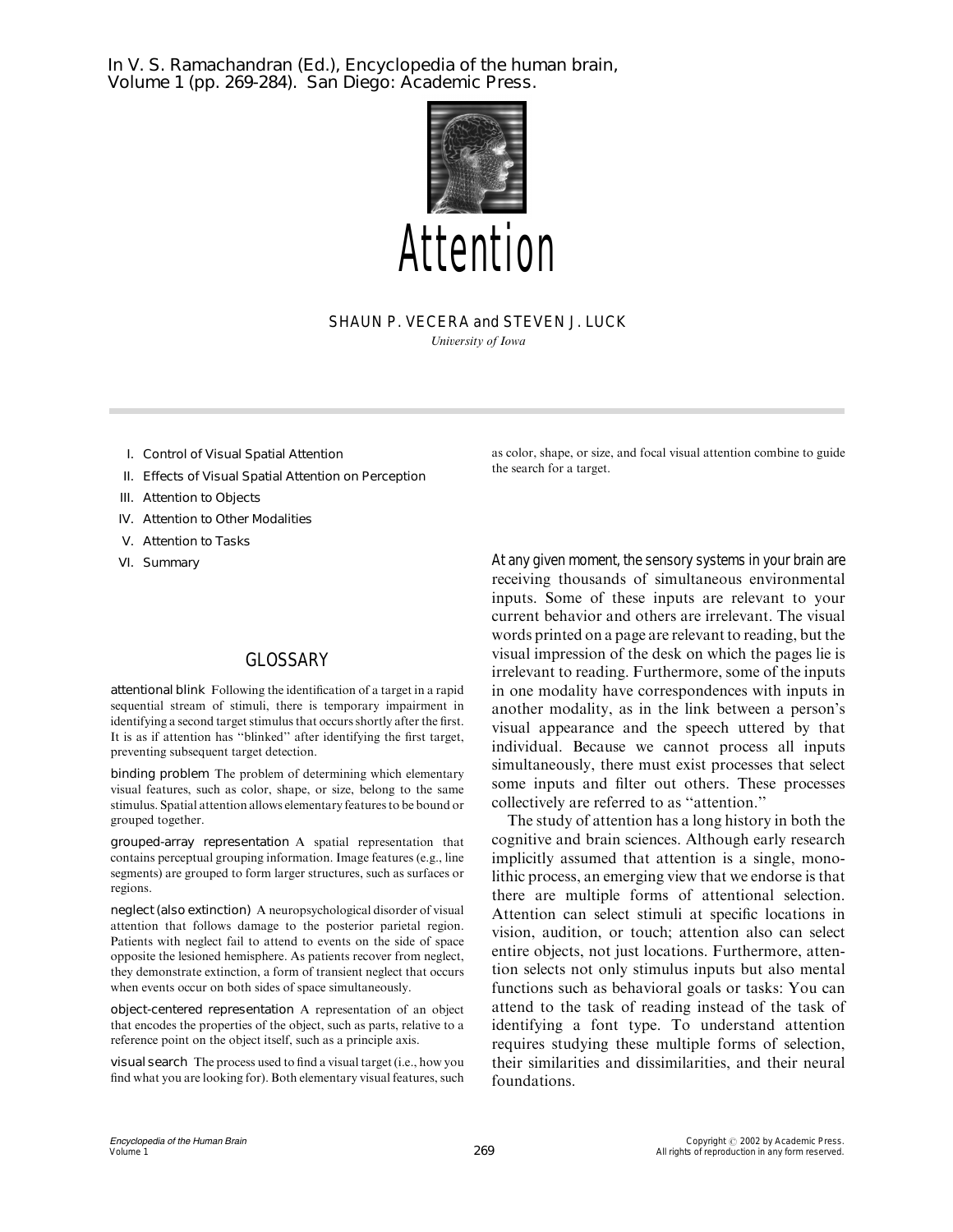## I. CONTROL OF VISUAL SPATIAL ATTENTION

# A. Multiple Constraints on Selection: A Framework

Perhaps the most complete understanding of attentional selection is in the visuospatial domain, in which stimuli at specific locations are selected for processing. What are the critical parameters that determine those inputs that receive attention and those that do not? This is the question of attentional control.

There are different parameters or processes that can influence attentional control. Two general classes of control are top-down sources that arise from the current behavioral goals and bottom-up sources that arise from sensory stimuli present in a scene. These two sources can be illustrated by considering visual search, the act of looking for a visual target among distractors (e.g., finding a friend's face in a crowd). In a typical visual search task, observers are instructed to search for a particular target, such as a black vertical line, that appears in a field of distractors (Fig. 1). The target description can be conceptualized as a ''template'' temporarily stored in memory that can influence visual search in a top-down manner; as an observer, you would actively attempt to look at black and vertical items. The scene presented in a visual search task provides the bottom-up information that is searched; this information indicates where objects are located and which features are present at each location. Effective visual search would require finding a balance between the top-down information and the bottom-up information. An example of an effective search is searching for a single feature, such as a black vertical line among white vertical lines (Fig. 1a). In this example of a feature search, color uniquely defines the target, and the bottom-up information is consistent with the top-down information in constraining where an observer should search. A less efficient search would involve searching for a conjunction of features, such as



Figure 1 Sample visual search task: search for a black vertical line. (a) Feature search in which the target pops out from a homogeneous background. (b) Conjunction search in which the target does not pop out because the distractors share both black and vertical features with the target.

a black vertical line among black horizontal lines and white vertical lines (Fig. 1b). In this search, any single piece of bottom-up information is not unique to the target item, so the bottom-up constraints are weaker than in the feature search. Top-down constraints would be required to resolve the competition among the input items. In general, the control of spatial attention can be viewed as a ''biased competition'' model: Competition among bottom-up inputs is biased (i.e., some of the inputs are favored) by topdown inputs, such as a target template.

How is visual search controlled, particularly when search is inefficient and not determined by bottom-up information? Two possible control modes have been hypothesized for visual search. The serial search account proposes a sequential control of attention in which attention shifts from one item to the next until target is found. The parallel search account proposes that attention is allocated to every item simultaneously, with less attention available for each item when a large number of items must be searched simultaneously. Much debate has surrounded the serial/parallel dichotomy, and current perspectives on the issue focus on the efficiency of search and not on an absolute dichotomy. Although there is evidence for a serial control process, this serial control process must be implemented in the brain's parallel hardware. Furthermore, if multiple attention systems exist, then some forms of attentional control may be more serial and others may be more parallel.

The control of spatial attention has also been examined by directing attention to a location before a target event occurs. In these ''spatial precuing'' tasks, observers are required to detect or identify a target item that appears at a peripheral location. Before the target appears, one location is precued by an arrow pointing to the location, a flash of light at the location, or some similar means. The subsequent target usually appears at the cued location (a ''valid'' trial), although it may occasionally appear at an uncued location (an "invalid" trial). Because the cue is usually valid, observers are motivated to attend to the cued location, and observers typically detect valid location targets more quickly and accurately than invalid location targets.

The type of precue used can bias attentional control to favor bottom-up factors or top-down factors. For example, if the precue is an abrupt luminance change (e.g., a flicker in the visual periphery), attention is automatically captured by the bottom-up input, irrespective of the observer's intentions. Such ''exogenous'' cues are extremely difficult to ignore and they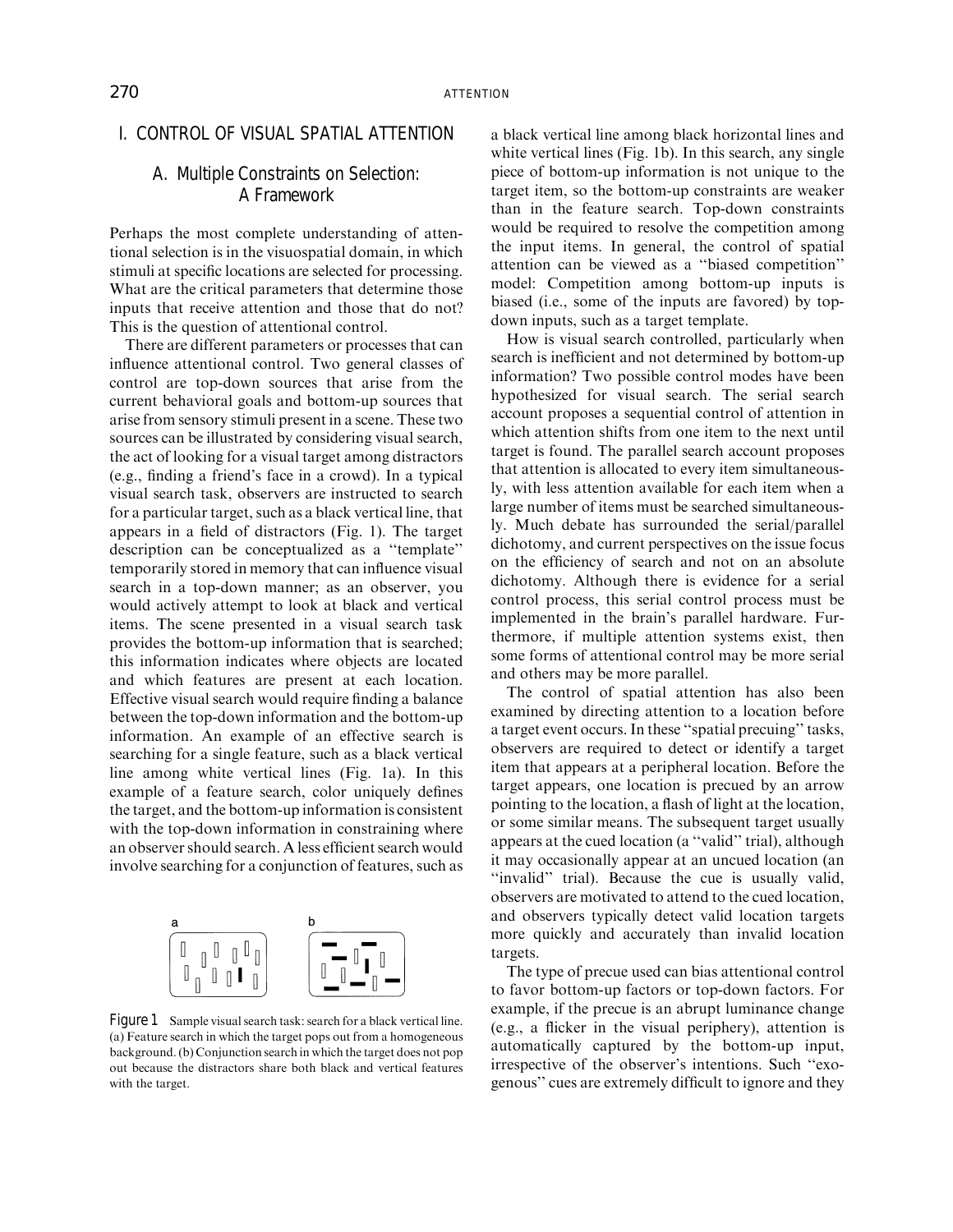are not interfered with by concurrent tasks such as a memory task. In contrast, if the precue is a symbol such as a centrally presented arrow that points to a location, attention will move to the cued location only if the observer wants to shift attention, and when attention does move it moves more slowly. These ''endogenous'' cues are not automatic: They can be ignored, and they are interfered with by concurrent tasks. Because endogenous cues are dependent on task-related goals and observers' expectancies, they involve top-down control processes. In many spatial precuing tasks, the control of attention involves a balance between bottom-up and top-down factors. Although bottomup onset cues capture attention, they may be influenced by top-down attentional control settings (e.g., expectations of where the target will appear).

# B. Neuroanatomy of Control

### 1. Neuropsychology: Neglect and Extinction

There are undoubtedly several cortical and subcortical areas that participate in the control of spatial attention. The pulvinar nucleus of the thalamus, for example, is involved in filtering or suppressing irrelevant stimuli in a cluttered display. However, the cortical region that plays the most significant role in the control of spatial attention is the posterior parietal region. Damage to the parietal region (especially the right parietal region) in humans results in a profound attentional impairment referred to as neglect. Neuropsychological patients with neglect fail to pay attention to stimuli falling on the side of space opposite the lesion (the contralesional side). For example, a patient with damage to the right parietal lobe may fail to acknowledge a person sitting on the left, may fail to eat food on the left half of a plate, and may fail to read words on the left half of a page. Neglect occurs soon after damage to the parietal region. As a patient recovers and the neglect becomes less severe, patients can process a single stimulus presented in the contralesional visual field. These recovering patients show another disorder, however, referred to as extinction: When two stimuli are presented simultaneously in opposite visual fields, patients will extinguish, or fail to notice, the stimulus in the contralesional field. In other words, extinction patients exhibit neglect of contralesional stimuli only in the presence of ipsilateral stimuli. Both neglect and extinction appear to be disruptions of the ability to control spatial attention and deploy it to the contralesional field.

Neglect can be observed in spatial precuing tasks. In these tasks, extinction patients can detect and identify targets presented in the contralesional visual field; furthermore, these patients can use exogenous precues to allocate attention to the contralesional field prior to the appearance of the target. However, when a precue appears in the ipsilesional field and a target appears in the contralesional field, these patients are much slower to detect the target than when the contralesional field is cued and the target appears in the ipsilesional field. That is, they are impaired primarily when they are cued to the good field and then the target appears in the bad field. A straightforward interpretation of these results is that the contralesional and ipsilesional sides of space compete for attention. A bottom-up factor, such as a spatial precue, can bias the competition in favor of the cued field. The effect of parietal damage is to weaken the ability of the contralesional field to compete for attention. When both the cue and the target are in the same field, there is no competition and the target can be detected quickly. However, when the good field is cued and the target appears in the bad field, the good field wins the competition for attention even though the target is in the bad field, leading to abnormally slow responses.

What aspect of attentional control, bottom-up or top-down, is disrupted in these patients? Although parietal-damaged patients appear to have intact perceptual processing, the disorder of attention appears to involve bottom-up control parameters: Attention is not captured effectively by contralesional inputs. Furthermore, some forms of top-down attentional control appear to be intact in parietal-damaged patients. These patients can make use of top-down expectancies or task-relevant goals. For example, a contralesional stimulus may not be extinguished if the ipsilesional stimulus is irrelevant to a task and the patient is instructed to ignore this ipsilesional stimulus. Presumably, the top-down control of attention is intact in these patients and biases attention to select the relevant item in the bad field.

#### 2. Neuroimaging Studies

Neuroimaging studies also indicate a central role for the posterior parietal lobe in spatial selection. Because the whole brain can be examined using some of these techniques, other brain regions that influence spatial attention can be observed. Observing multiple neural sites simultaneously may be useful for isolating the sources of bottom-up and top-down control.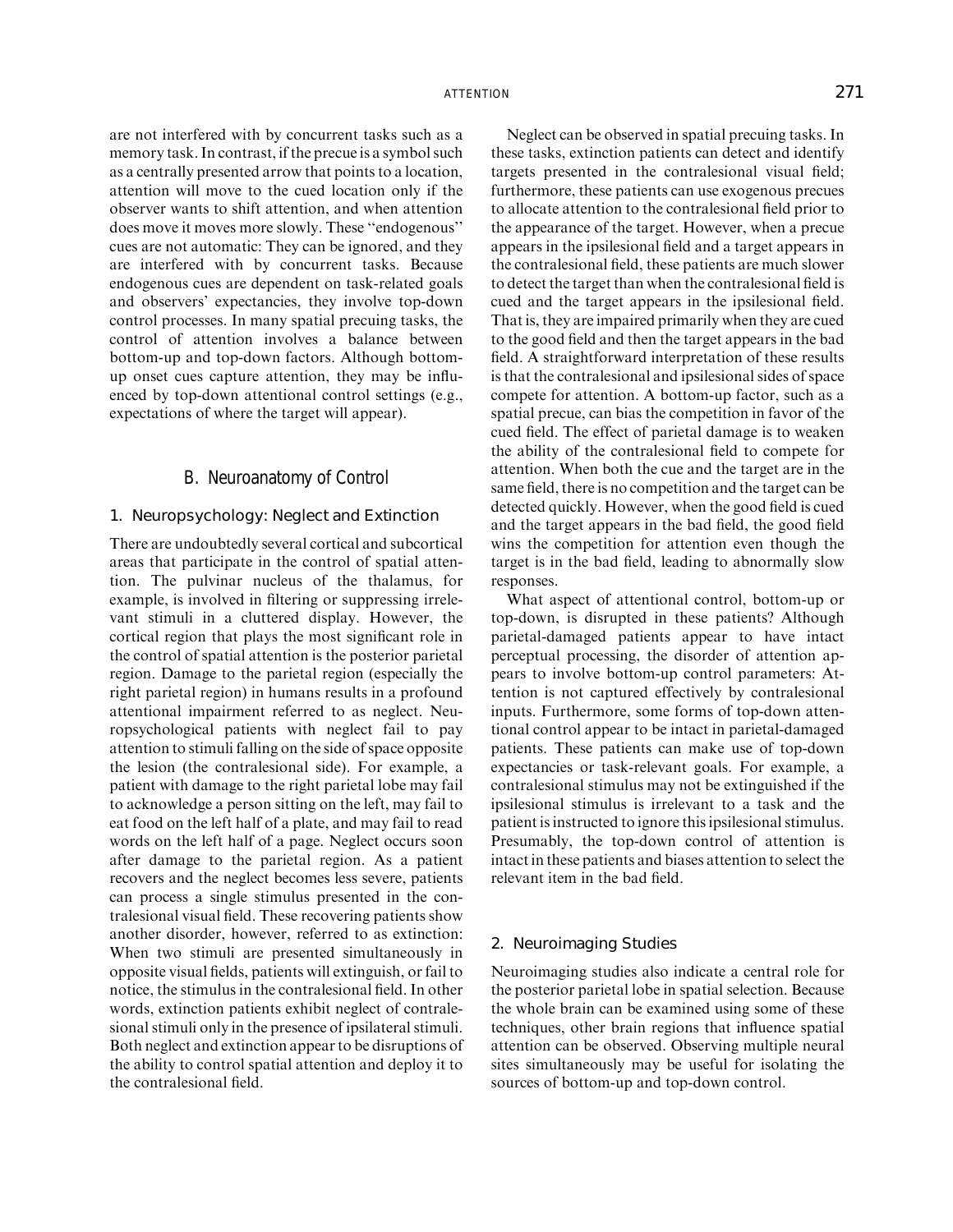Separate neuroanatomical sources for two forms of control is suggested by position emission tomography (PET) studies of performance in the spatial precuing task. Observers were presented with sequences of visual targets that appeared in a predictable sequence that would engage endogenous attentional allocation. The predictable sequences were leftward or rightward appearances of the target; the target first appeared near fixation to the left or right and then continued to move in the same direction in a majority of the trials. For example, if the first target first appeared slightly to the right of fixation, the second target likely would occur to the right of the first target's position; similarly, the third target likely would occur to the right of the second target, and so forth. A predictable sequence allows observers to anticipate the next target location and endogenously allocate attention to that expected location. Thus, the peripheral targets in this task involve both exogenous and endogenous components—the appearance of the target is a exogenous luminance change and the predictable sequence allows observers to anticipate the next target and allocate attention endogenously. Two neural regions of interest exhibited increased blood flow during this task: the superior parietal lobe near the postcentral sulcus (near Brodmann's area 7) and the superior frontal cortex (near Brodmann's area 6).

To distinguish the superior parietal and superior frontal areas by their sensitivity to the exogenous and endogenous components, observers performed a control task. This control task presented the same peripheral targets in a predictive sequence, but instead of detecting these peripheral targets observers detected targets presented at fixation. Exogenous orienting would occur to the peripheral targets, even though these targets were irrelevant to the observers' task. However, endogenous attention would be directed to the central targets because these were the task-relevant stimuli. When endogenous shifts of attention were eliminated in this manner, the superior frontal areas were no longer active, but the superior parietal areas continued to be active. These results suggest that superior parietal regions are involved in the exogenous, bottom-up control of spatial attention and that superior frontal regions are involved in the endogenous, top-down control of spatial attention.

The bottom-up control of spatial attention coordinated by the superior parietal lobe appears to involve spatial selection only. If other visual attributes are selected, such as a color or a shape, the superior parietal lobe does not appear to show increased blood flow as measured by PET, although other extrastriate

visual areas are activated in response to different visual attributes. For example, in searching for a target defined by color, blood flow increased in the left dorsolateral occipital lobe and in the left collateral sulcus. Searching for a target defined by movement or by shape resulted in increased blood flow in other extrastriate areas. Thus, there appears to be a large network of extrastriate visual areas that each mediate bottom-up aspects of attention to different stimulus attributes. Furthermore, PET results suggest that each of these areas could receive feedback from frontal lobe areas—areas that may represent task-relevant goals useful for allowing one stimulus attribute (e.g., color) to be selected from an image containing many attributes (e.g., color, shape, and movement).

There may exist some extrastriate visual regions that participate in attentional control across different visual attributes. Recent functional magnetic resonance imaging (MRI) results have found activation in two parietal lobe areas across three very different attention tasks: (i) a spatial shifting task similar to that described previously, (ii) an object matching task in which observers reported whether two attended objects were the same or different, and (iii) a nonspatial conjunction task in which observers searched for a target letter in a sequential stream of colored letters. These two parietal subareas seem to be involved in a wide range of visual selection, contrary to the PET results discussed previously that demonstrated no parietal involvement in visual search for targets defined by color, shape, or motion.

However, there is a resolution to the apparent discrepancy between a general attentional involvement of parietal areas and a spatial-specific role for parietal areas: Parietal lobe attention areas may control the suppression of visual distractors. Functional MRI studies that exhibit parietal activation across attention tasks required irrelevant stimuli to be ignored; PET visual search studies that did not exhibit parietal activation across tasks involved displays containing only task-relevant stimuli. In the biased competition account, parietal lobe areas may receive feedback from frontal lobe areas that allow parietal regions to suppress distractors and act as a ''gate'' for other extrastriate visual areas.

# C. Neurophysiology of Control

As with neuroanatomical studies of attentional control, these has been a substantial amount of research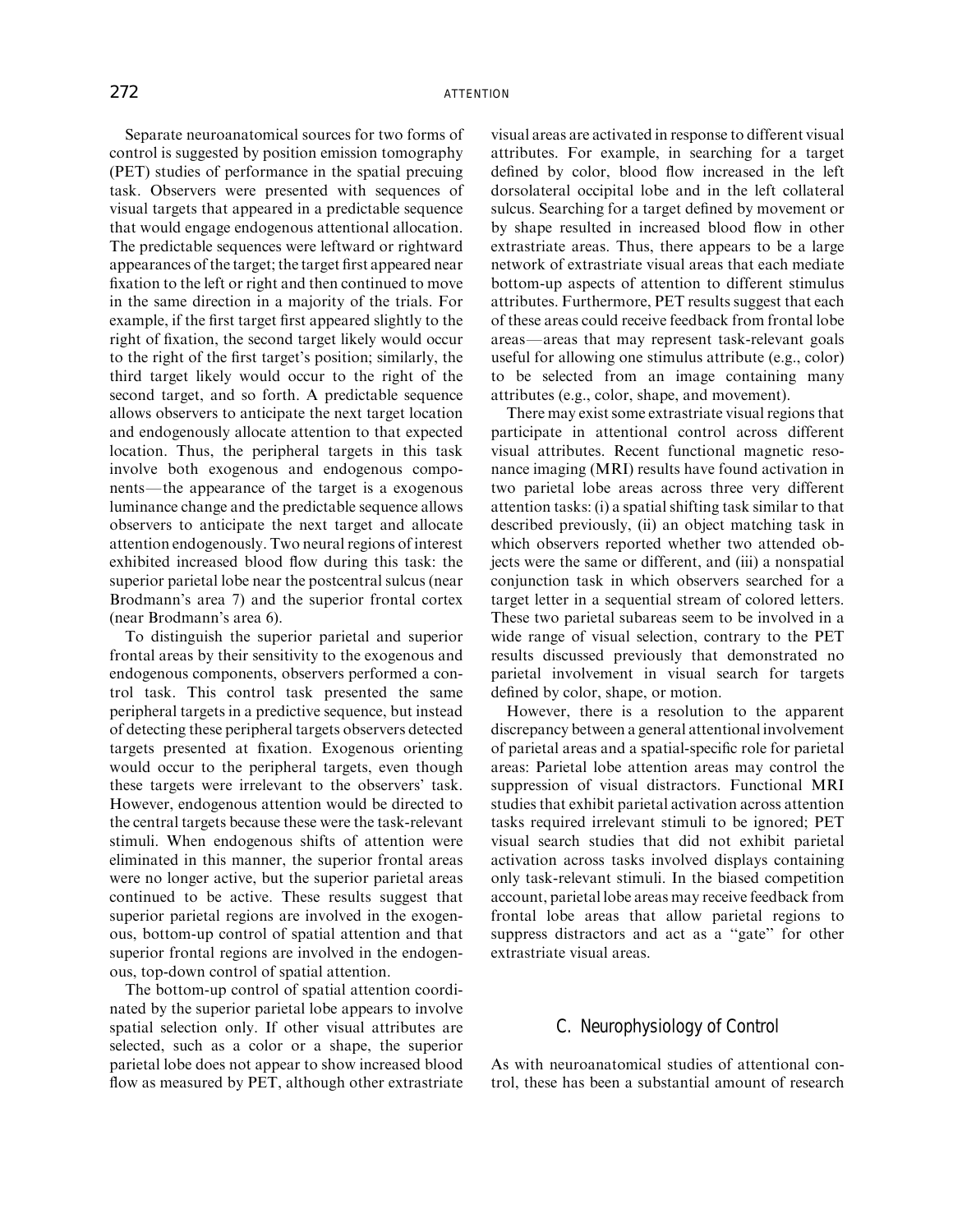on single-neuron recordings from a range of brain areas. Those regions relevant to the biased competition framework are regions in the parietal and frontal lobes; other important areas, such as the superior colliculus or pulvinar, will not be reviewed here.

Many neurophysiological studies investigate overt spatial attention, in which the eyes overtly move to an attended location, in contrast to covert spatial attention, in which the eyes do not move. One consequence of overt shifts of spatial attention is that stimuli in a visual scene occupy different retinal locations from one eye movement to the next. Covert spatial attention appears to shift before the overt eye movement, allowing the representation of a visual scene to be updated prior to the eye movement. Neurons in the parietal lobe appear to play a role in controlling the focus of spatial attention.

Evidence for parietal lobe involvement in covert shifts of spatial attention derives from single-unit recordings from the lateral intraparietal (LIP) area in monkeys. Neurons in LIP have topographically mapped receptive fields that respond to visual stimulation (Fig. 2a). When a monkey makes an eye movement to a new location, the receptive field of a LIP neuron will also fall in a new location (Fig. 2c). Prior to the eye movement, however, a LIP neuron will respond to visual stimuli at a location based on the planned eye movement that has not been executed (Fig. 2b). That is, the receptive fields of LIP neurons are remapped in anticipation of an eye movement. This shift of the LIP representation of space may provide the neural mechanism for covert shifts of attention that precede and anticipate overt shifts involving eye movements.

The ability of LIP neurons to update their representation of space implies that this area receives inputs regarding the intended eye movement. This input likely comes from the frontal eye fields (FEFs), suggesting that updating of the spatial representation is based on endogenous, top-down factors. Neurons in LIP are also able to alter their firing based on exogenous, bottom-up factors, such as the abrupt appearance of a stimulus in a LIP neuron's receptive field. The appearance of a new stimulus inside a LIP neuron's receptive field results in a large increase in the neuron's firing rate. However, if an eye movement brings a stationary stimulus into the neuron's receptive field, only a weak neural response is produced. The abrupt appearance of a stimulus is the critical parameter for evoking a large neural response: If a stimulus appears shortly before an eye movement (approximately 400 ms), there is a large neural response when the eye movement brings the new stimulus into the LIP



Figure 2 Remapping of receptive fields in area LIP in response to an intended eye movement. (a) The center tree is fixated, and the sun falls within an LIP receptive field. (b) An eye movement to the other tree is planned, and the LIP neuron's receptive field is remapped in accordance with the intended movement. The cloud falls within the receptive field, even though the eyes remain fixated on the center tree. (c) The eye movement is performed, allowing the second tree to be fixated.

neuron's receptive field. The ''newness'' or salience of the stimulus, indicated by the recency of its appearance, in part controls the response of LIP neurons and, presumably, covert spatial attention.

Finally, consistent with neuroimaging data, frontal lobe areas participate in the control of attention. In visual search, the FEF is involved in selecting the target to which an eye movement will be directed. Monkeys viewed displays that contained a target that differed from a field of distractors by one feature (Fig. 1a); they were trained to make an eye movement to this target. Prior to the saccade, FEF neurons discriminated target items from distractor items. If the target fell within a FEF neuron's receptive field, the neuron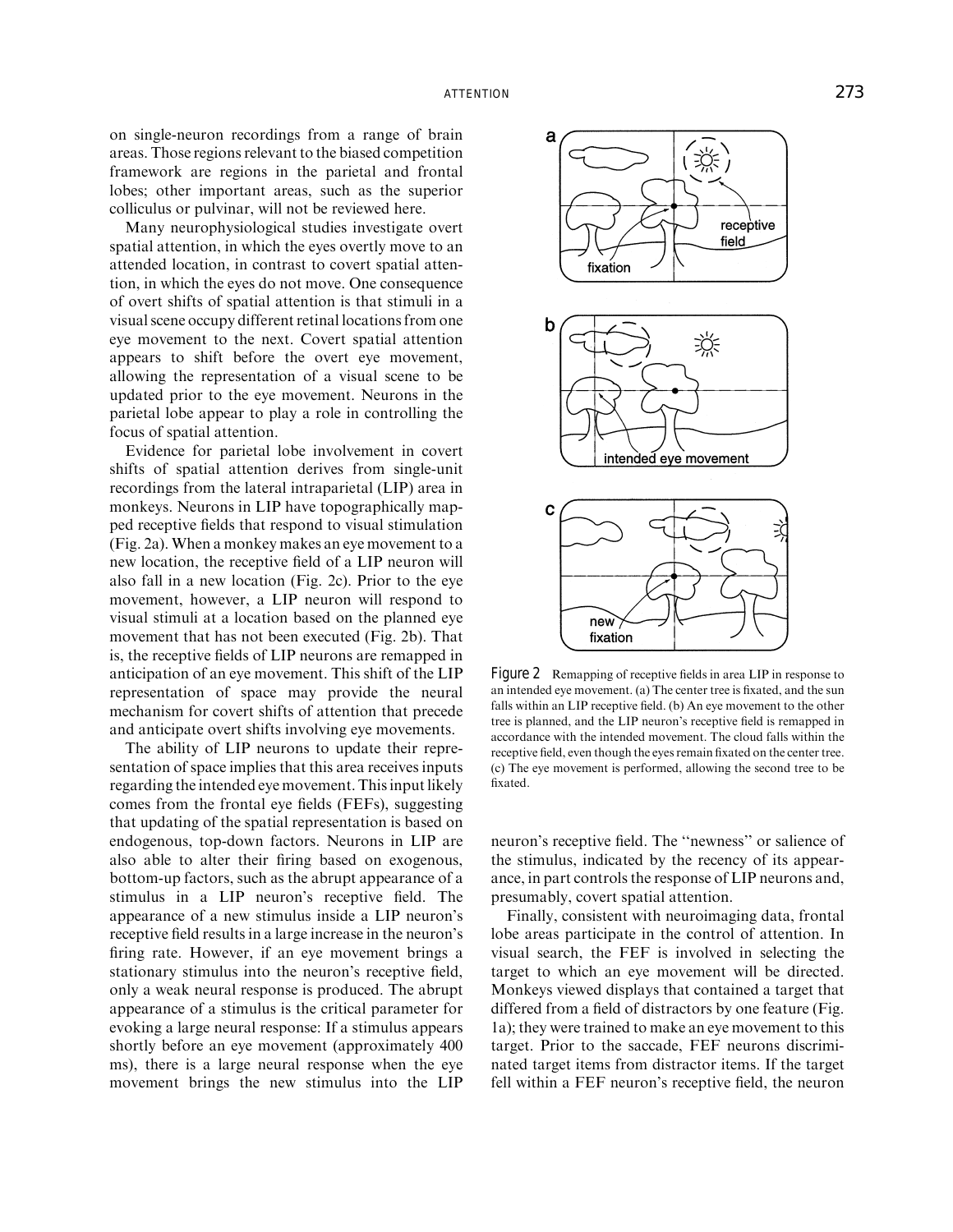responded vigorously; if a distractor fell within the receptive field, the neuron responded weakly. Additional studies demonstrated that the enhanced firing of these FEF neurons was not in response to a bottom-up capture of attention by the odd item in the display. Other monkeys were trained to make eye movements to a target defined by color (e.g., make an eye movement to any white target). If a monkey trained to move to a white target viewed Fig. 1a, these monkey would respond by generating an eye movement to any of the white bars. Despite the presence of multiple targets in this situation, FEF neurons continue to show larger firing rates when targets fall in their receptive fields than when the single distractor falls within their receptive field.

In addition to FEF, other areas in prefrontal cortex participate in attentional selection. Many studies implicate dorsolateral prefrontal areas in selection; these studies examined search tasks in which the monkey first sees a cue object that depicts the target for which the monkey must search. Following the presentation of the cue, a display of objects appeared, and the monkey had to search for and remember the location of the target object. During the presentation of the search array, the activity of neurons in the dorsolateral prefrontal cortex was sensitive to the visual attributes of the target only; the distractors were effectively filtered out and did not influence the response of prefrontal neurons. Complementary studies have been performed in extrastriate regions such as the inferior temporal cortex with similar results. The selectivity to target attributes occurs earlier for prefrontal neurons than for inferotemporal neurons, suggesting that target selection first occurs in frontal areas and provides the top-down target template that guides selection in extrastriate areas.

# II. EFFECTS OF VISUAL SPATIAL ATTENTION ON PERCEPTION

# A. Types of Effects

Having previously discussed how spatial attention can be controlled to focus on an item, we now turn to the effects of attention: How is an attended stimulus processed differently from an ignored stimulus? For example, the representation of an attended item could be either enhanced or suppressed relative to distractor items. An attended item could also integrate all the

visual attributes of the attended stimulus (e.g., the color, shape, and size of the stimulus).

### 1. Locus of Selection: Where Does Attention have its Effect?

Since the beginning of attention research, many studies and theories have examined whether attention operates at an early stage of processing (early selection) or at a late stage (late selection). The early selection account proposes that attention operates prior to stimulus identification. Thus, in a visual search task (Fig. 1), an item would be selected first by directing attention to its location and then fully identifying it (e.g., ''black vertical line''). The late selection account proposes that attention operates after all stimuli have been identified to some degree; in visual search, all the items would be recognized in parallel and only the target item would be selected for storage in working memory and for control over behavior.

Under a biased competition account in which multiple forms of attentional selection occur, the early versus late debate has no absolute answer; some forms of attentional selection necessarily will occur earlier or later than others, allowing for both early and late selection. The main issue then becomes determining where effects occur for a given type of attention, such as spatial attention.

Numerous behavioral studies of spatial attention have supported an account in which items are selected at an early sensory level. If a spatial precue orients spatial attention to a region of space, targets appearing at that location (validly cued targets) are detected faster and more accurately than targets appearing elsewhere (invalidly cued targets). Using a signal detection theory approach, performance in such luminance detection tasks can be traced to changes in perceptual sensitivity, independent of changes in response bias. These changes in the sensitivity of perceptual processes also have implications for the second possible effect of spatial attention—that of sensory gain control.

#### 2. Sensory Gain Control

One hypothesized effect of spatial attention is that it may control the gain or amplification of sensory information transmission. Sensory amplification may increase the signal-to-noise ratio between attended and unattended items. As with an early locus for attentional effects, behavioral evidence supports a sensory gain control effect of spatial attention. Because spatial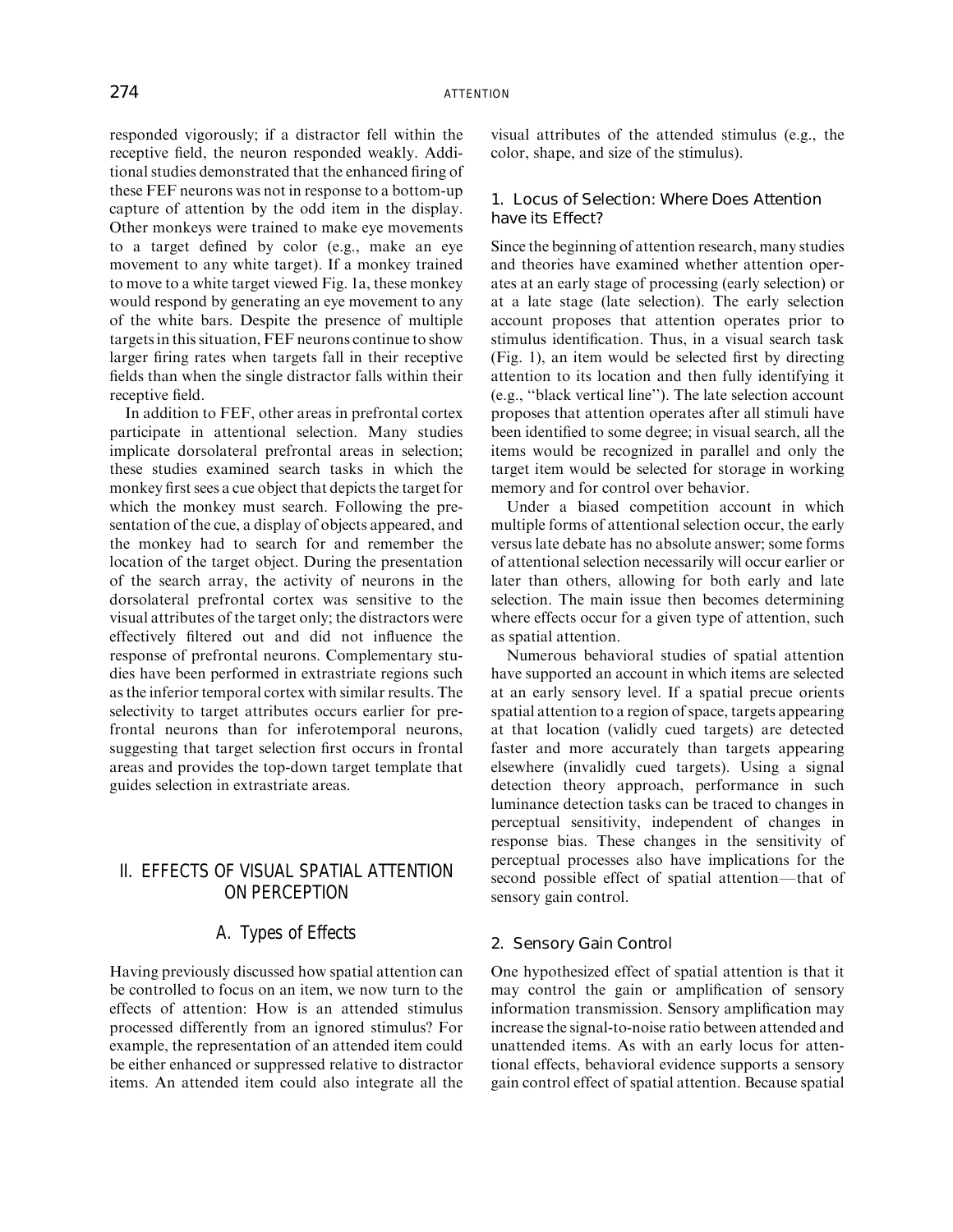precues produce a change in perceptual sensitivity, it appears that spatial attention enhances or increases the gain of target items that appear at an attended location.

#### 3. Binding the Attributes of Objects

Another potential effect of spatial attention is that it binds together the various attributes of a stimulus. In cluttered visual scenes that contain many objects (Fig. 1b), the presence of different attributes such as color and orientation is confusing: How does a viewer know that the color ''black'' belongs to a vertical line when both the color black and vertical lines are present? This question illustrates the binding problem: the difficulty of knowing which attributes belong together by virtue of being aspects of a single object.

Spatial attention may provide the ''glue'' that binds together the attributes of objects. The probability of binding errors (misconjunctions of feature attributes) can be increased by presenting brief displays while attention is broadly distributed. In such a situation, if a display contained a blue triangle and a red square, observers may occasionally report perceiving a red triangle or a blue square. If observers focus spatial attention on a region in response to a peripheral precue, illusory conjunctions are less likely for objects that appear at the cued location than for objects that appear at an uncued location. Focused spatial attention thus appears to bind together the features of objects.

## B. Neuropsychological Evidence

Results from neuropsychological patients with damage to their parietal lobes support the role of spatial attention in solving the binding problem and conjoining the features of objects. In one representative study, an extinction patient was shown two letters in either the contralesional or ipsilesional visual field. One of the letters was a target  $(F \text{ or } X)$  and the other was a distractor (O). The letters were colored, and the patient was instructed to name both the color and the identity of the target letter (i.e., was it F or X and what color was it?). In this task there are two types of errors. The first is a feature error, in which either letter name or color is reported incorrectly. For example, if the patient was presented with a blue F and a red O, reporting a yellow F would be a feature error. The second type of error is a conjunction error, in which a

feature of the distractor letter O ''migrates'' to the target letter, forming an illusory conjunction. For example, if the patient was presented a blue F and a red O and reported a red F, the color of the red O was misconjoined with the target letter F. The extinction patient studied showed many conjunction errors in the contralesional field compared to the ipsilesional field. However, similar numbers of feature errors were made in the contralesional and ipsilesional fields, indicating that feature perception was similar in both fields. Presumably, the damaged parietal-based spatial attention system is unable to permit a correct conjunction of features such as color and shape; the individual features are represented, however, allowing for accurate reports of the features.

Other patients with damage to the parietal lobe attention areas show inabilities to bind features correctly. Patients with bilateral damage to the parietal lobe have Balint's syndrome, which is characterized by an inability to perceive multiple shapes simultaneously (simultanagnosia); Balint's patients can perceive only one object at a time. Recent reports indicated that Balint's patients may show higher than normal rates of illusory conjunctions. If shown a display containing a red X and a blue T and asked to report the name and color of the first letter seen, these patients may often report seeing a blue X and a red T. These misconjunctions even occur when the display is present for several seconds.

### C. Physiological Evidence

Neurophysiological and electrophysiological studies have overwhelmingly supported the early locus of selection and sensory gain effects of spatial attention. An early locus for spatial attention has been demonstrated with event-related potential (ERP) studies in which the electroencephalogram is time locked to the appearance of a visual stimulus. The experimental paradigm used most often in these studies is illustrated in Fig. 3a. At the beginning of each trial block, observers are instructed to attend to either the left or the right visual field while maintaining fixation at the center of the screen. Stimuli are then presented rapidly and sequentially to the left and right visual fields, and observers are required to respond when they detect an infrequently occurring target stimulus in the attended field. By maintaining the same sequence of stimuli from trial block to trial block and varying whether the left or right field is attended, it is possible to compare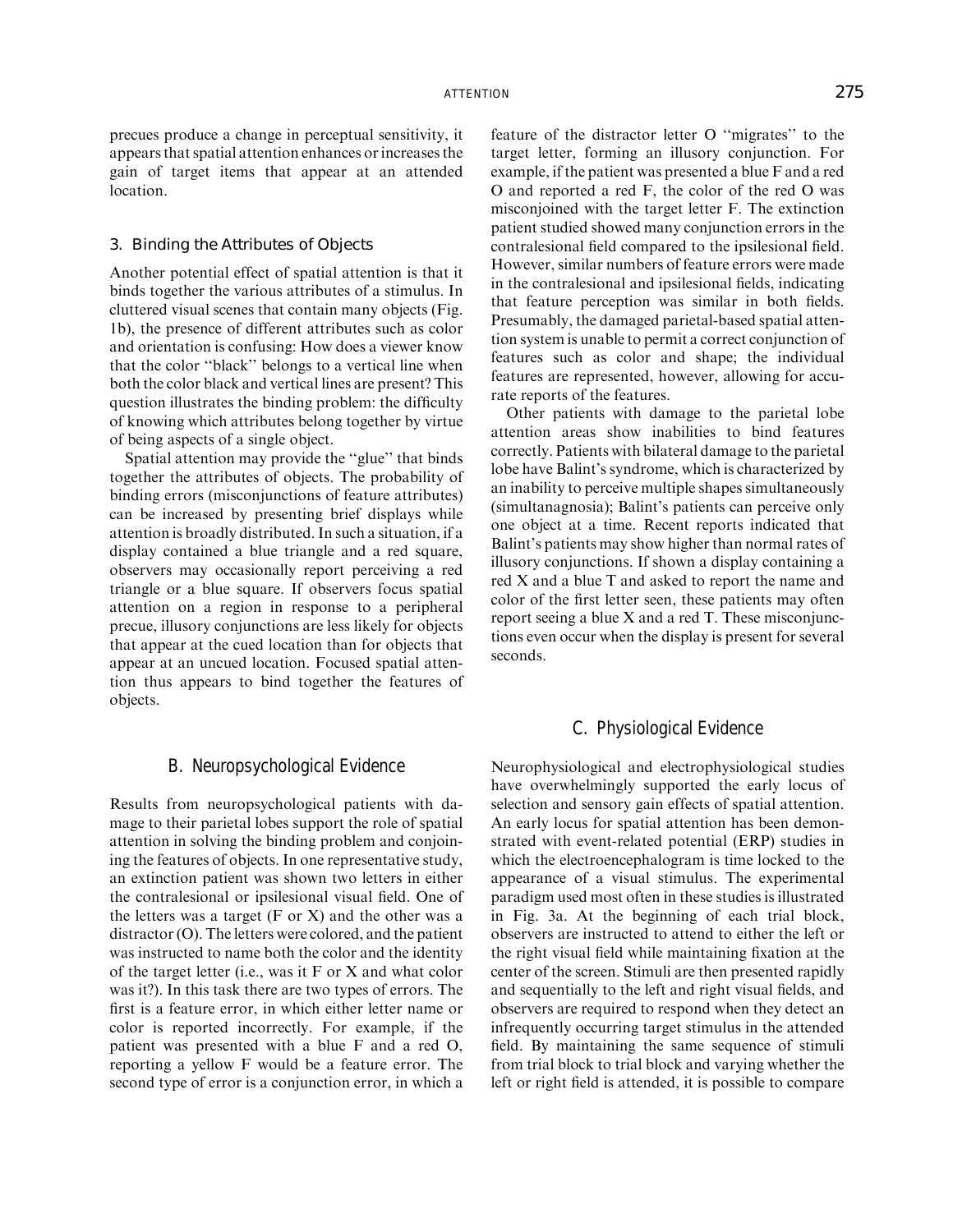

The C1 wave is followed by the P1 and N1 waves, both of which are typically larger in amplitude for attended location stimuli than for unattended location stimuli. The P1 effect typically begins before 100 msec poststimulus and combined PET/ERP studies have indicated that it is probably generated in the ventral extrastriate cortex. Moreover, this effect is present for target stimuli, nontarget stimuli, and completely taskirrelevant probe stimuli. Together, these factors indicate that the P1 modulation reflects an effect of attention on sensory processing, supporting early selection models of visual–spatial attention. The N1 effect appears to reflect a modulation of visual discrimination processes, although the precise nature of this effect and its neural origins are not clear.

This paradigm has also been modified for use with single-neuron recordings in monkeys, and a similar pattern of results was obtained (Fig. 3c). Attention had no effect on responses in area V1, but in area V4 (an intermediate visual processing region) attended location stimuli evoked higher rates of neural firing than did ignored location stimuli. Moreover, the effect of attention began at 60 msec poststimulus, which was the same time as the onset of stimulus-related activity in these neurons. However, spatial attention produces no changes in the tuning curves of the neurons. Thus, under certain conditions, attention acts as a preset filter that controls the amplitude of the sensory response in intermediate-level areas of visual cortex.

# III. ATTENTION TO OBJECTS

# A. Demonstrations of Object-Based Attention

In addition to selecting regions of space, recent research has demonstrated that objects can be attended and selected independently of their locations. Although some investigators have argued that attention is object-based instead of space-based, the emerging consensus is that space-based and object-based attentional systems coexist. A more subtle issue,



Figure 3 ERP and neurophysiological results from a spatial attention. (a) Observers attend to the left or right side of space, and targets appear at either the attended or ignored location. (b) ERP results show larger P1 and N1 components when targets appear at the attended location than at the ignored location. (c) Neurophysiological results from a representative neuron in area V4. When a target falls within the neuron's receptive field, the neuron fires more vigorously when the target's location is attended than when it is ignored.

the response to the same physical stimulus when it is presented at an attended versus an ignored location.

As shown in Fig. 3b, the ERP waveform recorded over occipital scalp sites in this paradigm consists of a series of positive and negative peaks or components. The earliest component, which is called the "C1 wave" and is observed only under certain conditions, is typically unaffected by attention. Although it is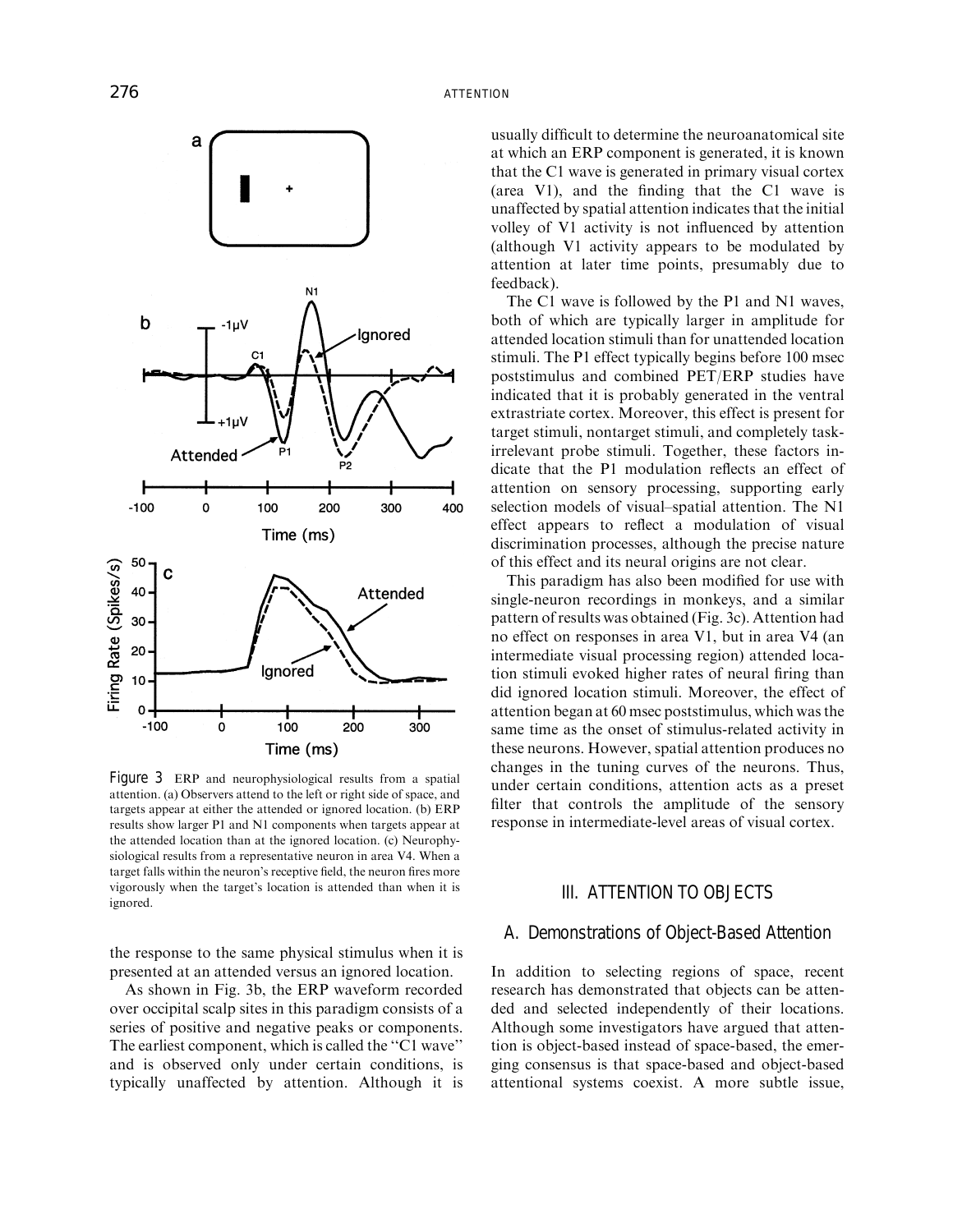however, is whether the objects selected by attention are low-level retinotopically defined regions formed by gestalt grouping processes or higher level invariant objects formed by object representation processes. Again, the emerging consensus is that both types of object selection may exist.

### 1. Grouped Array Selection

One mechanism for object-based attention involves attending to perceptual objects that are defined in a spatial reference frame $-a$  "grouped array." The grouped array is a spatiotopic map in which locations or features are grouped according to gestalt principles such as similarity (e.g., features similar in color group with one another), closure (e.g., features that form closed shapes group with one another), or figureground relations (e.g., figures are closer to the viewer and are more salient than grounds). Selection from a grouped array representation involves attending to the locations of items that are grouped together.

Results from several behavioral studies are consistent with grouped array selection. Two strategies have been used to study this form of object selection. One strategy is to manipulate whether stimulus objects, such as letters, are grouped together based on secondary features, such as a common color or direction of motion. For example, if observers are asked to attend and categorize a target letter presented at fixation, their responses are influenced by adjacent flanking letters. Flanking letters that are consistent with the response to the target decrease observers' response times, and flanking letters that are inconsistent with the response to the target letter increase response times. The effect of flankers depends on object grouping factors: Flankers that group with the target letter influence responses more strongly than flankers that do not group with the target (Fig. 4). Presumably, the gestalt grouping principles define a set of letters as a related group, and this group is attended as a single unit. The flankers within this single perceptual group then decrease or increase response times to the target letter. Grouping effects on targets and flankers have been reported with several gestalt principles, including similarity, common fate, connectedness, and good continuation.

A second strategy for studying object-based attention is to manipulate whether two attended features fall on the same object or on different objects or, alternatively, whether attention shifts within an object or across objects. One widely used paradigm is illustrated in Fig. 5. In this paradigm, observers view



Figure 4 Displays used to study the influence of gestalt organization on visual attention. Observers report whether the central letter is an H or a T. (a) Grouping via similarity; the nontarget Hs group with the target H. Because the flankers that group with the target are compatible with one another, observers would classify the target letter quickly. (b) Grouping via good continuation; the nontarget Ts group with the target H. Because the grouped flankers are incompatible with the target H, observers would classify the target letter slowly.

two rectangles oriented either horizontally or vertically. One end of one of the rectangles is precued with a brief flash, and this precue is followed by a target that requires a keypress response. The target usually appears at the cued location; when it appears at an uncued location, it may appear within the same object as the cued location or in the other object. Both of these uncued locations are the same spatial distance from the



Figure 5 Spatial precuing task used to study object-based attention. Two rectangles appear, and the end of one is precued with a peripheral flash. After a delay, a target appears at one of three locations: a, a validly cued target; b, an invalidly cued target that appears in the cued object; c, an invalidly cued object that appears in the uncued object. Observers more quickly detect invalidly cued targets appearing in the cued rectangle faster than those appearing in the uncued rectangle.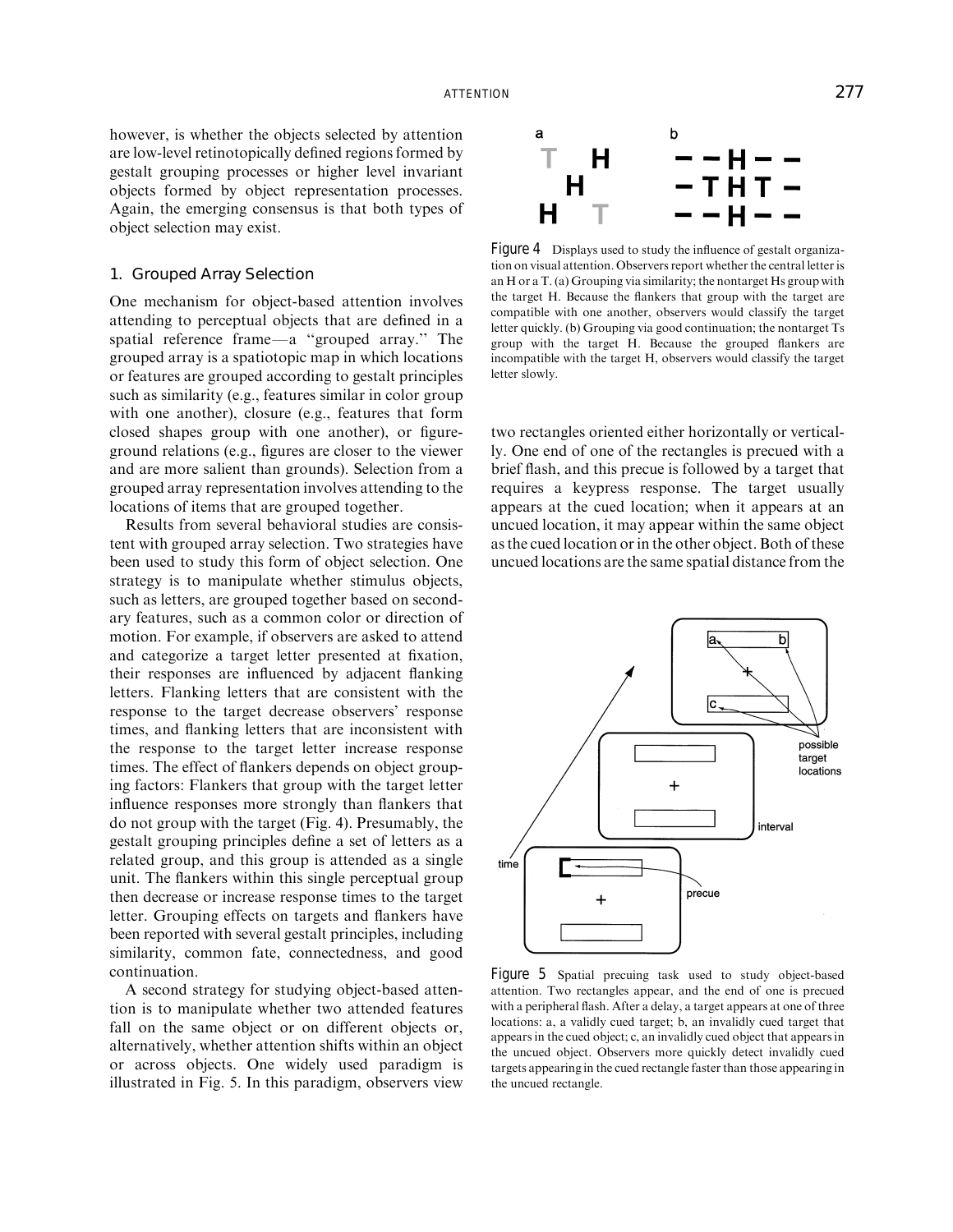precued region and the target is equally unlikely to appear at either of them, but observers are faster to respond to targets appearing in the uncued end of the cued rectangle than in either end of the uncued rectangle. Thus, attention appears to cover the entire cued rectangle even though only one end was cued. Similar results have been obtained with tasks that do not require spatial precues. In displays containing two rectangles that are overlapped to form an "X," observers are faster to discriminate features on the same rectangle than on different rectangles even though the spatial distances are similar.

Note that spatial location is centrally important in selection from a grouped array because this representation is spatiotopic. A handful of studies have demonstrated the importance of location by manipulating both grouping principles and spatial position. These studies have demonstrated that both grouping principles and spatial position influence attentional selection. In the cued detection task depicted in Fig. 5, moving the rectangles closer to one another reduces the cost of switching attention from the cued rectangle to the uncued rectangle, although attention continues to shift faster within an object than between objects. On the basis of such results, it may be possible to explain many demonstrations of ''object-based attention'' as occurring within a spatially formatted representation.

### 2. Object-Centered Selection

A second mechanism for object-based attention involves attending to objects that are defined in an object-centered reference frame, which represents the parts and features of an object in relation to a reference point on the object. Coding parts and features in reference to the object allows the relative positions of the parts and features to be constant as the object changes spatial position and retinal size. A person's head is above the torso irrespective of where the person appears (e.g., left or right visual field) or how distant the person is from the viewer.

Because an object-centered reference frame is relatively insensitive to spatial position, spatial manipulations should not influence this form of object-based selection. There is evidence for selection from a late, object-centered representation from a discrimination task that requires observers to focus attention on a single object or divide attention between two objects  $-\alpha$  box and a line (Fig. 6). Observers report the values of two features, such as whether a gap is on the left or right side of a box. Sometimes, the two features are



Figure 6 Object stimuli used to study object-based attention. Observers are more accurate in reporting attributes from the same object (e.g., box height and side of gap) than attributes from different objects (e.g., box height and tilt of line).

located on the same object (both features on the box) and sometimes on different objects (one feature on the box and one on the line). Performance is object-based in this task because features on the same object are reported more accurately than are features on different objects. However, unlike grouped array selection, performance in this task is not influenced by the spatial distance between the box and line, suggesting the objects are selected and not the locations occupied by the objects.

## B. Neuropsychology of Object-Based Attention

#### 1. Object-Centered Neglect

As with most neuropsychological studies of spatial attention, investigations of object-based selection have focused on patients with neglect following damage to the parietal lobe areas. Two key findings from neglect patients have implications for the neural basis of object selection. The first finding is that some of these patients exhibit object-centered neglect. The second finding is a hemispheric difference between object and spatial attention in patients with neglect.

Some patients with right parietal lobe damage (left neglect) neglect not only the left side of space but also the left side of an object, even when that object is located in the good (ipsilesional) visual field. Left neglect of objects can be observed when patients are asked to compare two novel objects and determine if they are the same or different. If the two objects are identical on their right sides but different on their left sides, neglect patients will incorrectly report that the objects are the same. Neglect patients continue to show this error when both objects are rotated  $45^{\circ}$  clockwise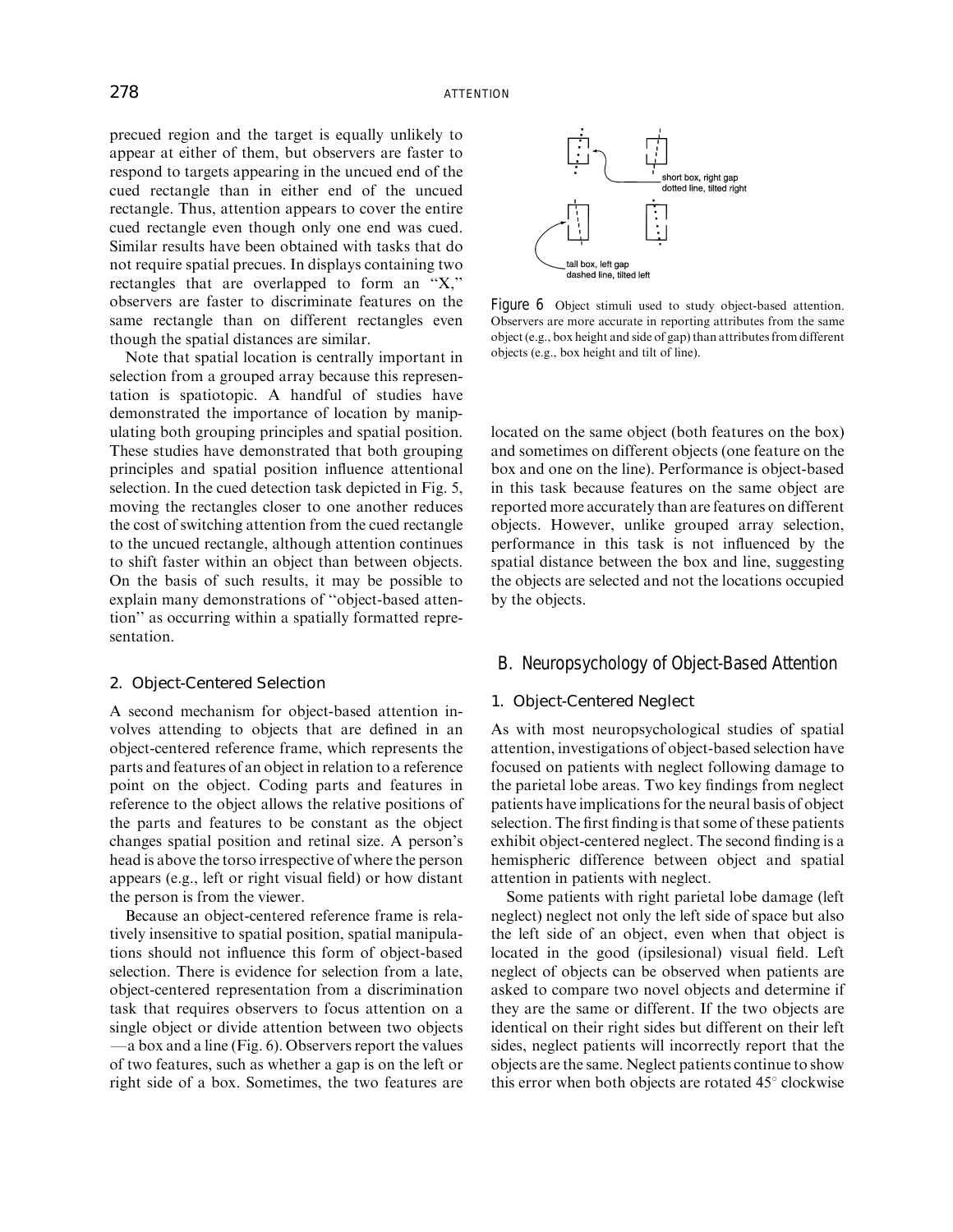to place the differing feature in the good right visual field. If neglect occurred for spatial coordinates only, rotating part of the objects into the nonneglected visual field should have allowed the patients to notice the difference between the two objects. Because the neglected region of the object follows the object as it is rotated, the neglect must be defined relative to a reference point on the object, such as the object's principal axis (i.e., midline).

Although object-centered neglect has been the focus of many recent studies, these effects are not present in all neglect patients, which raises two points. First, failure to find object-centered neglect in some patients may occur because visual neglect is not a unitary disorder. Second, and more interesting, object-centered neglect may be unobservable because of the stimulus objects used. Objects that do not posses a strong principal axis or do not have well-defined left and right sides (a ''canonical handedness'') may not have a single object-centered reference point, which could prevent object-centered neglect. For example, a symmetric letter such as ''A'', does not have a canonical handedness because the left and right sides are identical; there is no need for the visual system to represent the sides of a symmetric letter differently. Asymmetric letters (e.g., ''F'') have a canonical handedness, and the visual system must represent the differences between the two sides. Accordingly, objectcentered neglect is less likely for symmetric letters than for asymmetric letters, suggesting that the object's handedness may influence the allocation of visual attention.

Finally, what type of object representation is involved in object-centered neglect—a grouped array or an object-centered representation? As noted previously, the common assumption is that object-centered neglect occurs within an object-centered reference frame. However, recent simulation results from connectionist models demonstrate that objectcentered neglect could arise from a spatiotopic grouped array representation. These simulations indicate that perceptually organized input to a damaged attentional system may be sufficient to demonstrate object neglect; no object-centered coordinates, principle axis, or canonical handedness need to be computed to explain the findings from neglect patients.

### 2. Lateralization of Object and Spatial Attention

The second finding from neglect patients relevant to object attention is an apparent hemispheric difference between object-based attention and spatially based

attention. Patients with damage to the right parietal lobe most often present with hemispatial neglect in which the left side of space is ignored. (Patients who demonstrate object-centered neglect also exhibit spatial neglect.) Left neglect can also be demonstrated in these patients by using object-based attention tasks. For example, in the task shown in Fig. 5, left neglect patients are slower to detect targets in the contralesional visual field than in the ipsilesional visual field. However, left neglect patients show preserved objectbased attention: They detect targets in the cued rectangle faster than targets in the uncued rectangle, and this object-based effect is found in both the contralesional and ipsilesional visual fields. In contrast to patients with left neglect, patients with damage to the left parietal lobe (right neglect) appear to have deficits in object-based attention. Right neglect patients also show slower target detection in the contralesional visual field than in the ipsilesional field. However, these patients exhibit larger object attention effects in the contralesional field; it is more difficult for these patients to switch attention from the cued rectangle to the uncued rectangle in the contralesional field than in the ipsilesional field. These hemispheric differences between object-based and spatially based attention have been supported by research with a splitbrain patient. In performing the cued detection task shown in Fig. 5, this patient had greater difficulty switching attention from the cued rectangle to the uncued rectangle when stimuli were presented in the right visual field (left hemisphere) than when stimuli were presented in the left visual field (right hemisphere).

#### 3. Other Patient Groups

Finally, a few patient groups besides neglect patients have been studied to understand object-based attention. For example, studies with a visual form agnosic reported impaired object-based attention but intact spatial attention following diffuse damage to the occipital cortices. Patients with visual form agnosia fail to perceive objects because of damaged early level visual areas. Although these patients have intact sensory processes (e.g., acuity and color perception), they are unable to organize visual features using the gestalt principles. The damage to perceptual organization processes impairs the ability to form perceptual groups, which prevents any object-based component of visual selection. Despite having impaired objectbased attention, spatial selection appears to be intact following diffuse occipital damage, suggesting that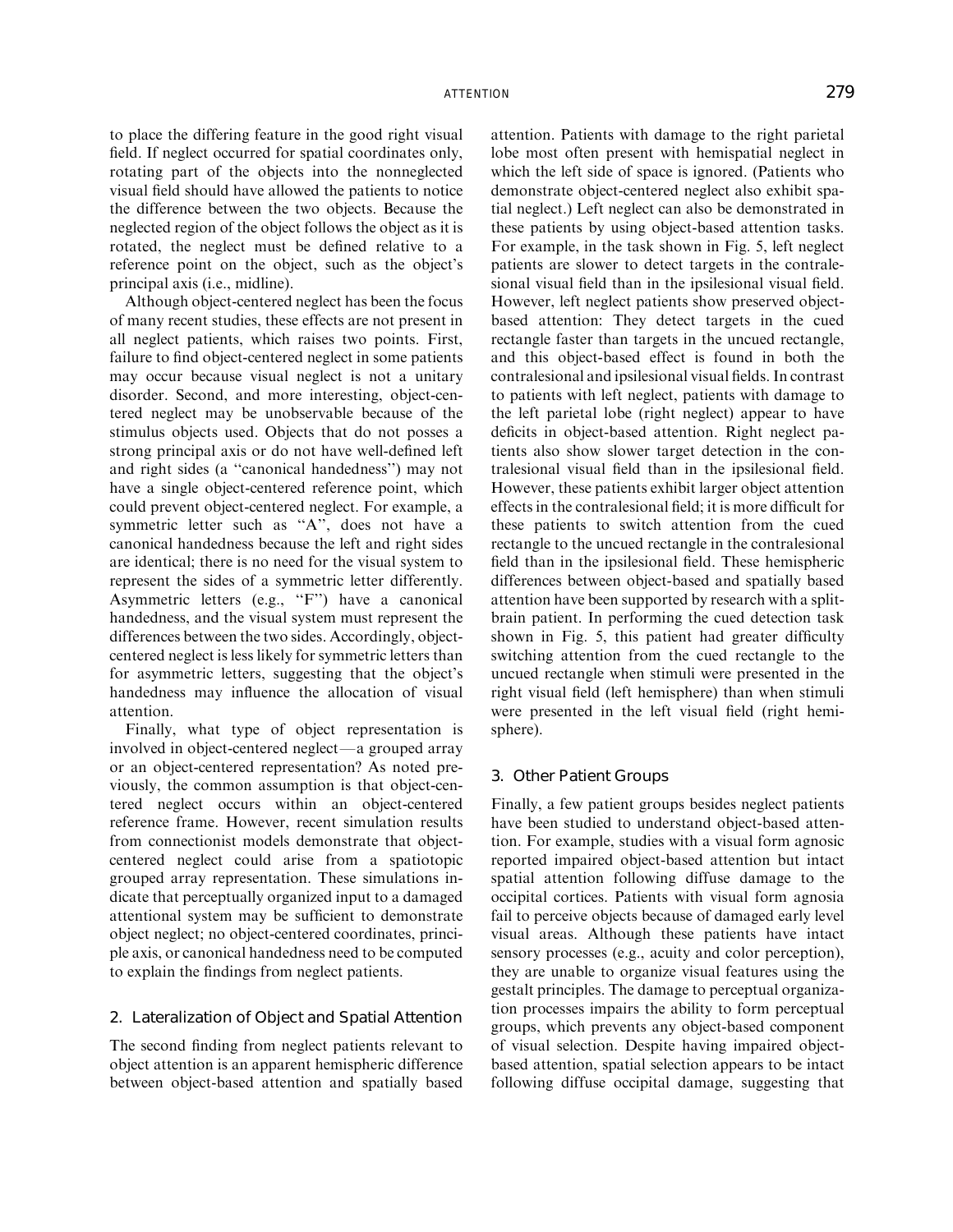object grouping processes appear to be dissociable from spatial selection processes. Thus, the parietal lobe attention system is not the only cortical system involved in mediating object selection.

#### C. Physiology of Object-Based Attention

In contrast to the focus on parietal lobe involvement in neuropsychological studies of object selection, physiological studies have implicated other cortical areas in object attention. Multineuron recordings from macaque primary visual cortex (area V1) have implicated this area in object-based attention. Specifically, attending to one of two objects in a display results in enhanced firing for neurons whose receptive fields contain features of the attended object. Monkeys viewed scenes containing two objects (simple curves); one of the objects was connected to the fixation point, and monkeys were trained to attend to this object. The monkeys' task was to make an eye movement from the fixation point to the opposite end of the attended curve. Segments of the curves fell within receptive fields of V1 neurons. The neuronal responses were larger when a receptive field contained a segment of the attended curve than a segment of the unattended curve. This object-based attentional modulation in area V1 is important because previous studies of spatial attention were equivocal in finding V1 attentional modulation. Neurons in V1 exhibit attentional modulation when an object can act as the recipient or focus of attention; neurons in V1 do not appear to exhibit attentional modulation with blank displays or nonorganized cluttered displays. These neurophysiological findings are consistent with results from visual form agnosia, in which diffuse damage to early cortical visual areas (possibly V1) impaired object-based attention. Thus, there is growing evidence to support a central role for early cortical areas in perceptual organization and object attention.

Neurophysiological results have also suggested that object selection can occur in the oculomotor system as well as in purely sensory areas. Neurons in the supplementary eye field (SEF), located on the dorsomedial surface of the frontal lobes, appear to represent object-centered spatial selectivity for the direction of eye movements. That is, these neurons seem to code for spatial positions within an object, such as the left side of the object. Macaque monkeys were trained to make eye movements to the onset of a target spot. The target appeared in one of three

conditions: alone in an otherwise blank display, at the left end of an object (a rectangle), or at the right end of an object. The absolute direction of the eye movement was identical in all three conditions; that is, the monkeys' eyes moved in exactly the same direction and same distance across these conditions. Although the eyes moved identically, a subset of SEF neurons fired at higher rates when eye movements were executed to a specific region of the object, regardless of its absolute spatial location. For example, some neurons responded vigorously to eye movements to the right side of the object; the same eye movement that landed on the left side of the object resulted in a smaller neuronal response. Thus, SEF neurons code for locations within an object; how these locations are coded—in a spatial reference frame such as the grouped array or in an object-centered coordinate frame-is unknown.

Finally, ERP studies with humans have investigated object-based selection. When viewing displays containing two superimposed surfaces (two transparent surfaces of different colored dots that rotate in opposite directions), observers can selectively attend to one of the two surfaces despite their spatial superimposition. If observers are instructed to attend to one of the surfaces, changes to the attended surface will produce evoked potential components with larger amplitudes than stimuli presented on the unattended surface. Specifically, changes on the attended surface generate larger P1 and N1 components compared to changes on the unattended surface. The similarity of these effects to the spatial attention effects described previously suggests that some object-based effects may be generated by neural processes shared with spatial attention. Attentional selection may be occurring from a grouped array in which motion segregation cues allow the two dot surfaces to be separated from one another in depth.

# IV. ATTENTION TO OTHER MODALITIES

## A. Selection beyond Vision

Beyond locations and objects in the visual modality, stimuli from other modalities can be selectively attended. This observation is evident from studies of selective attention in the 1950s and 1960s in which listeners attended one of two different speech signals arriving simultaneously in each ear. To determine how effectively attention could be restricted to one signal,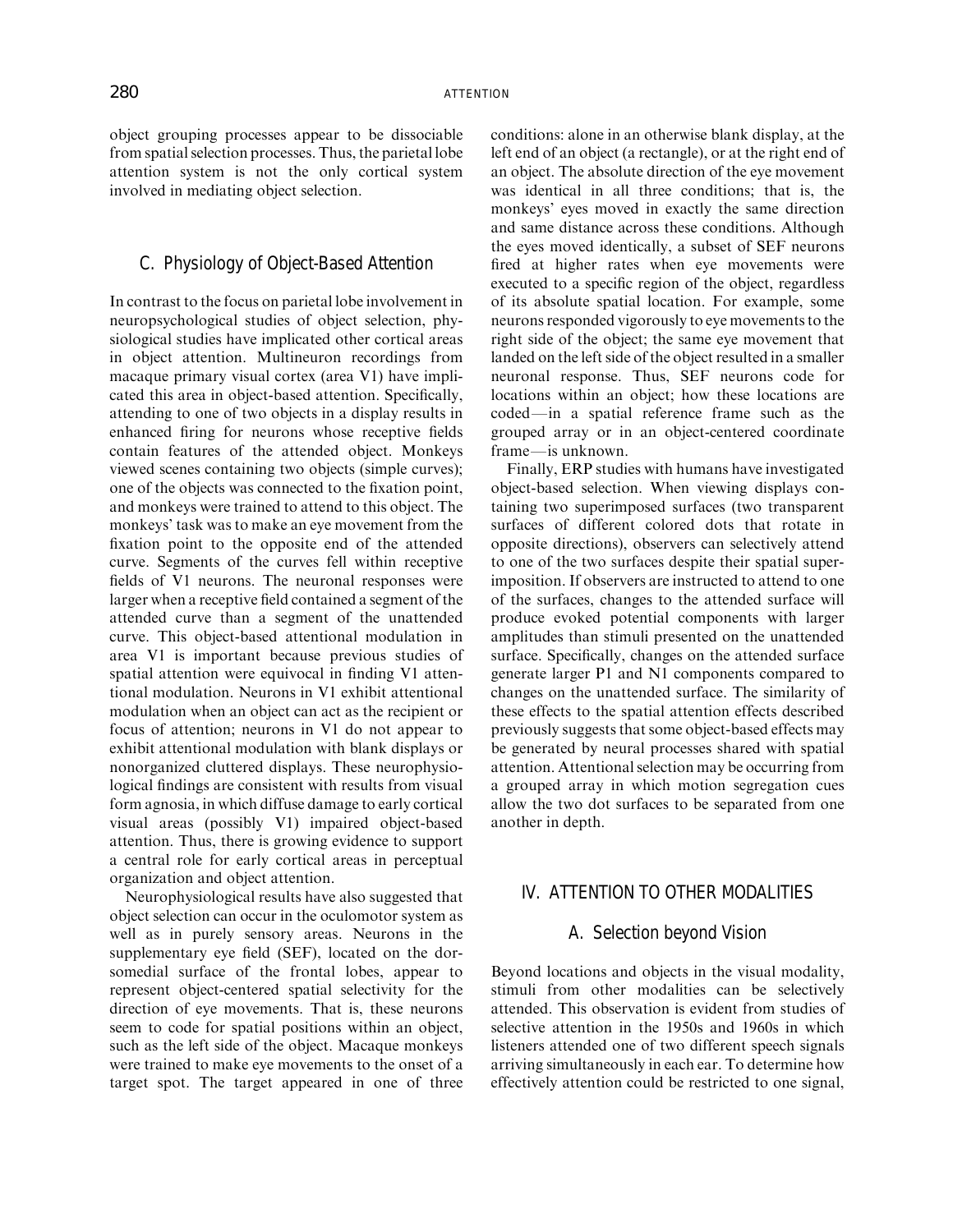listeners were required to repeat (''shadow'') the speech in the attended channel. This shadowing procedure was the main behavioral technique for studying selective attention for decades. Studies of auditory attention supported early selection of stimuli; words spoken into the unattended ear are effectively filtered out. For example, if listeners are instructed to tap a key when they hear the word ''tap,'' they almost always tap when the word is presented to the attended ear and almost never tap when the word is presented to the unattended ear. Words presented to the unattended ear are filtered at an early level of processing prior to word identification; if filtering occurred later, after word identification, listeners should have tapped when the word tap was spoken in the unattended ear. However, the early attentional filter appears to be leaky in that salient material on the unattended channel, such as the listener's name, can deter attention from the attended channel.

An early locus for auditory selective attention has been confirmed with ERP studies. The general procedure is similar to that used to study spatial attention (described previously). Listeners hear a sequence of auditory tone pips, half presented to the left ear and half to the right ear. Listeners pay attention to the tones in one ear and press a button whenever an infrequent target tone is presented to the attended ear. Many studies using this procedure have found that the early ERP waves are larger for tones presented in the attended ear than in the ignored ear, consistent with a sensory gain effect of auditory attention. This enhancement of the voltage amplitude occurs temporally early, with the effect beginning as early as 20 msec after stimulus onset, well within the period of sensory-level processing. Moreover, the attentional enhancement was present for both targets and nontargets presented in the attended ear, indicating that selection occurred before the stimuli were identified. In addition, magnetoencephalographic studies have shown that these effects arise in or near primary auditory cortex. The results from auditory attention experiments are similar with results from visual attention experiments in suggesting an early selection account of attention in both modalities.

## B. Cross-Modal Coordination of Attention

The existence of attentional selection in different modalities raises a basic question: Is there a single, supramodal attentional system that mediates selection across multiple modalities, or are there individual attentional systems for each modality that have some degree of cross talk with one another? Results from neuropsychological patients with neglect support a supramodal view of attention. Neglect patients have difficulty attending to both visual and auditory stimuli opposite the lesioned hemisphere, suggesting that parietal lobe attentional processes operate on a representation of space that codes both visual and auditory stimuli. Similar results have been reported from multimodal versions of the spatial precuing task. In the multimodal version of this task, neglect patients are asked to detect a lateralized visual stimulus. This visual target is preceded by a lateralized precue presented in either the visual or the auditory modality. Neglect patients show similar orienting behavior to both types of precues; specifically, neglect patients have difficulty disengaging attention from precues presented on the good (ipsilesional) side of peripheral space irrespective of the cue's modality. These results support a supramodal representation for parietal lobe attentional processes.

Further strengthening the supramodal view of attention, neglect patients also fail to attend to somatosensory stimuli presented on the bad (contralesional) side of peripheral space. However, somatosensory neglect could be explained by contralesional sensory deficits that accompany brain damage; inputs from the contralesional side of the body may be weaker than inputs from the ipsilesional side of the body. A convincing demonstration of somatosensory neglect was provided by testing neglect patients' ipsilesional hands, which have no sensory loss. The patients were touched simultaneously on the left and right sides of their right wrist and asked to report where they were touched. There were two key findings. First, left neglect patients failed to notice being touched on the left side of their right wrists, demonstrating that somatosensory neglect can occur in the absence of sensory deficits. Second, the attentional impairment for detecting contralesional touches occurred whether patients' hands were facing with the palm downward or facing with the palm upward. The neglect did not follow the rotation of the hands but instead remained fixed on the left side of the wrist. These results indicate that the attentional deficit did not occur in somatosensory coordinates, such as always neglecting the thumb side of the wrist or always neglecting the left side of the body. Instead, neglect occurred in abstract spatial coordinates that represent the left and right sides of a limb independent of that limb's orientation. This ''limb-centered'' somatosensory neglect bears a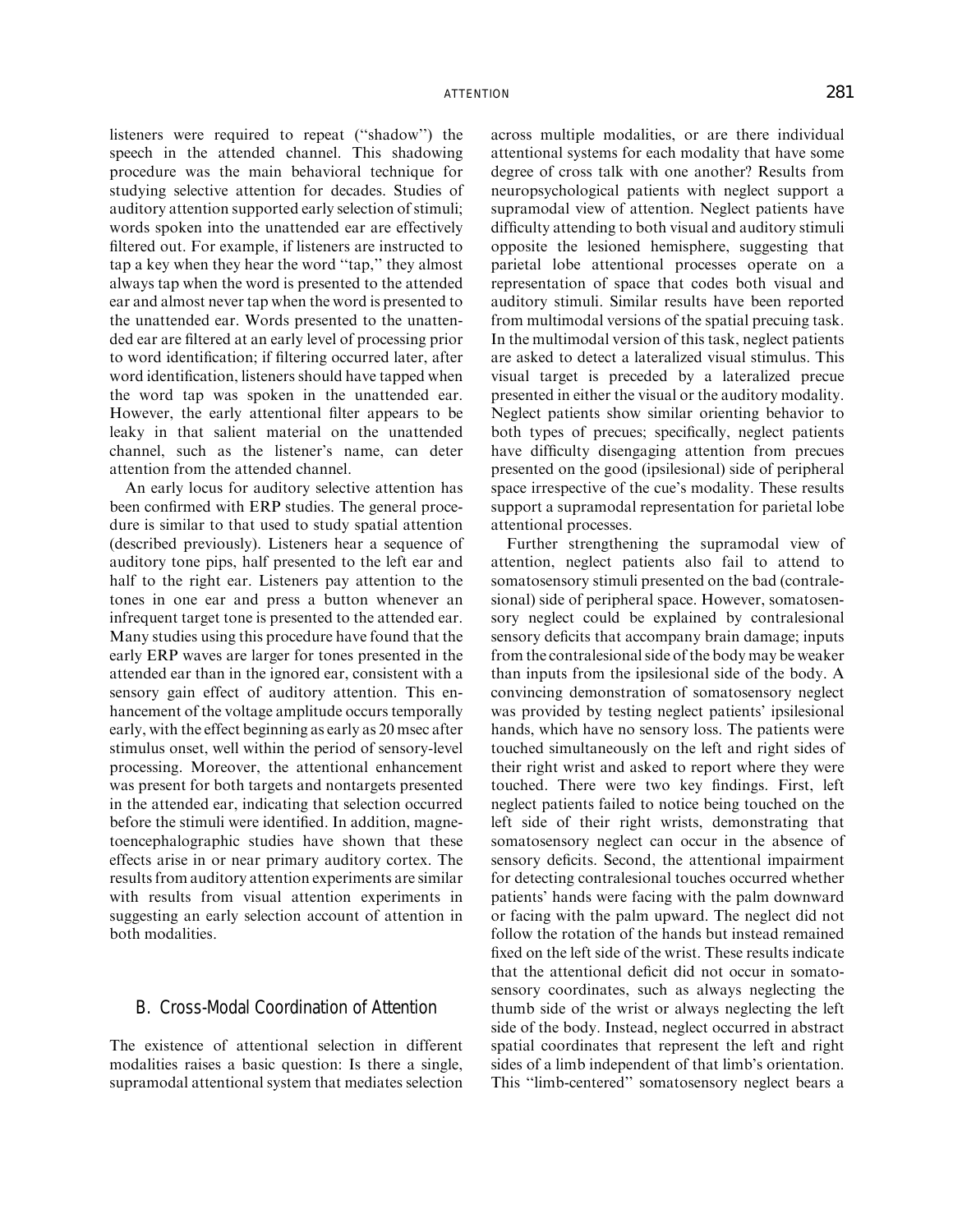striking similarity to the object-centered neglect observed in the visual modality: The neglected region is not necessarily defined by the patients' midline but by the midline of a stimulus (an object or a limb).

Finally, both behavioral and ERP studies with neurologically normal observers have extended the operation of selective attention across different modalities. There appear to be strong cross-modal links in spatial attention that allow observers to spatially attend a region and select stimuli occurring in different modalities. In behavioral studies, observers visually cued to one side of space detect more quickly both visual and auditory targets on the cued side of space than on the uncued side of space; this cued location advantage occurs when the modality of the target is unpredictable. Thus, spatial attention appears to operate across modalities. Behavioral studies have also attempted to decouple attentional shifts across modalities by varying the occurrences of auditory or visual targets. Can auditory spatial attention be allocated to a different region than visual spatial attention if an auditory target is expected at one location and a visual target is expected at another location? The answer to this question seems to be "no." If observers voluntarily shift auditory spatial attention to one region to detect a highly probable auditory target, visual spatial attention seems to follow. The same result holds for shifts of visual spatial attention; auditory attention will follow visual attention when visual attention is voluntarily shifted to a region to detect a highly probable visual target. ERP studies have reported similar results. For example, if observers are required to monitor a location for an infrequently occurring visual target, larger evoked responses are generated by both visual and auditory nontarget stimuli at the attended location than at the unattended location.

One caveat from the cross-modal studies of attention is that although visual and auditory attention appear to operate in concert, the effects across modalities are not equivalent to effects within a single modality. Larger attentional effects are found when the cue and target appear in the same modality than in different modalities. Such an observation cannot be explained with a strong supramodal account of spatial attention. The strong supramodal account would predict that each sensory modality could cause an equivalent shift of spatial attention, which would provide enhanced processing at the attended location across all modalities. However, cross-modal studies cannot distinguish between linked unimodal attention systems and a supramodal system that receives differentially weighted inputs from each modality. Furthermore, a supramodal system may be an emergent property of the connections that link modality-specific attentional systems. Consistent with the multiple attentional systems in the visual modality, there are likely to be both unimodal and supramodal attentional mechanisms for the coordination of attention across sensory modalities.

# V. ATTENTION TO TASKS

## A. Performing Multiple Tasks Simultaneously

In addition to coordinating the processing of sensory stimuli, attention must participate in the coordination of tasks. There are many situations in which humans must perform multiple tasks concurrently, as such having a conversation while driving. Performance is impaired when multiple tasks are performed concurrently, even when the tasks are highly practiced, as with driving and speaking. Attentional processes may be involved in selecting an individual task for current behavior, with a cost in performance occurring when attention is either divided or switched between multiple tasks.

The biased competition model we used to describe spatial attention can also be applied to performing multiple tasks such as the Stroop task, in which different tasks must be performed in different blocks of trials. In the Stroop task, observers view words that name colors (e.g., "red" or "blue") presented in different colors of ink. The words can be written in a compatible ink color (''red'' written in red ink) or in incompatible colors ("red" written in blue ink). Observers perform one of two tasks—either reading the word or naming the ink color. Because word reading is more practiced than ink color naming, observers can read words with little effect of the ink color; observers can just as quickly read color words printed in a compatible ink color as color words printed in an incompatible ink color. In contrast, color naming is highly influenced by the word; observers are slower to name ink colors used to print an incompatible word (''red'' printed in blue ink) than ink colors used to print a compatible word (''red'' printed in red ink). In the Stroop task, the top-down task demands (i.e., the task observers are asked to perform) and the bottom-up stimulus features (the word and ink color) both guide behavior. The color naming task is difficult because the bottom-up inputs are stronger for words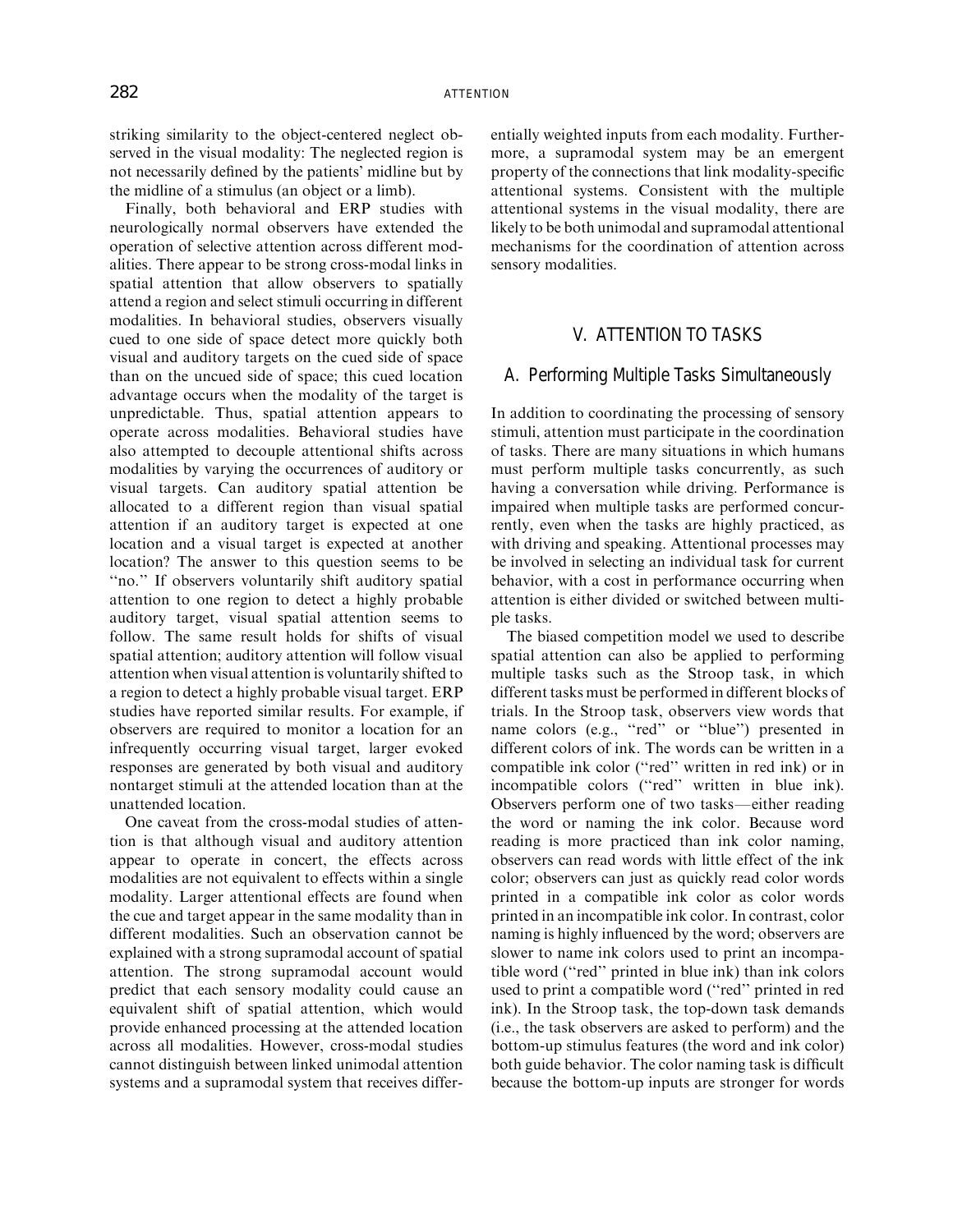than for ink colors. Thus, there is a stronger bias for word reading than for color naming, allowing the word reading task to compete more effectively for the control of behavior.

One difficulty in using the Stroop task to study attention to tasks is that one of the tasks, word reading, is much easier than the other. An attentional phenomenon that demonstrates competition between two equally difficult tasks is the ''attentional blink.'' In the attentional blink task, observers view a stream of approximately 20 stimuli presented one at a time at a rate of about 10 stimuli per second; observers are asked to detect two targets from this stream. For example, the first target (T1) may be a number that observers must classify as even or odd, and the second target (T2) could be a letter that observers must classify as a consonant or vowel. Observers make both responses at the end of the stimulus stream. Observers often fail to identify T2 if it appears shortly after T1; if T2 appears somewhat later, observers more accurately report its identity. The temporary impairment in identifying T2 is referred to as the attentional blink because it is similar to the consequence of a T1-triggered eyeblink (i.e., a brief period during which subsequent targets cannot be detected).

The attentional blink does not appear to be caused by sensory-level interference between the two targets. Instead, the failure in reporting T2 is more central, resulting from a failure to store T2 in a durable form that can be reported at the end of the stimulus stream. In terms of a biased competition account, top-down task constraints related to the T1 task may bias this item to be coded into working memory. After T1 begins to be encoded into working memory, the task bias can begin to switch to the T2 task, but this reconfiguration takes time. Thus, if T2 appears soon after T1, it may not be efficiently encoded into working memory and may be overwritten by the next item in the input sequence. At the end of the stimulus sequence, reporting T2 is difficult because of this shallow encoding into working memory— $T2$  is identified but not reported, suggesting that selection may operate relatively late in the visual processing stream (i.e., after stimulus identification).

#### B. Neural Mechanisms

#### 1. Attentional Blink and Neglect

As with almost every other type of attentional selection, the attentional blink appears to involve the parietal lobe attention system. Patients with damage to the right parietal lobe show a prolonged attentional blink. Compared to normal observers, these patients need longer intervals between T1 and T2 or T2 will be missed. This suggests that neglect is not only a disorder of visuospatial attention but also reflects more general attentional processes. Thus, the parietal lobe attention system may involve several types of attentional "gating," ranging from sensory gating to task gating, which allows the parietal lobes to participate in both early (sensory) selection and late (task) selection.

### 2. Human Electrophysiology of the Attentional Blink

Perhaps more than any other methodology, ERP studies of the attentional blink have elucidated the mechanisms of this form of selection. Recent ERP studies have demonstrated that the attentional blink occurs late in visual processing, after stimulus identification, consistent with the view that failure to recognize T2 is due to poor encoding of this item into working memory.

To determine if the attentional blink involves sensory-level attention processes, early ERP components were studied. Observers participated in a standard attentional blink task, but a task-irrelevant probe was presented simultaneously with T2. This irrelevant probe, a flashed visual stimulus, elicited the P1 and N1 components that are involved in spatial selection. If the attentional blink is due to suppressed sensory processing, P1 and N1 components should also be suppressed for irrelevant probes presented during the window of the attentional blink. However, no suppression of the P1 and N1 waves was observed, even though behavioral performance exhibited a strong attentional blink. There was no evidence for sensory suppression during the attentional blink period, indicating that the mechanisms of spatial attention are different from the mechanisms of the attentional blink.

Although early sensory processes measured by P1 and N1 are not responsible for the attentional blink, later perceptual processes may be. An additional experiment addressed whether the T2 item was recognized completely; complete recognition of the T2 item would indicate that the attentional blink was not due to any form of perceptual suppression, early or late. This study investigated the N400 ERP component. The N400 is typically elicited by words that mismatch a previously established semantic context. For example, an N400 would be generated by the last word in the sentence ''The man drank his coffee with cream and